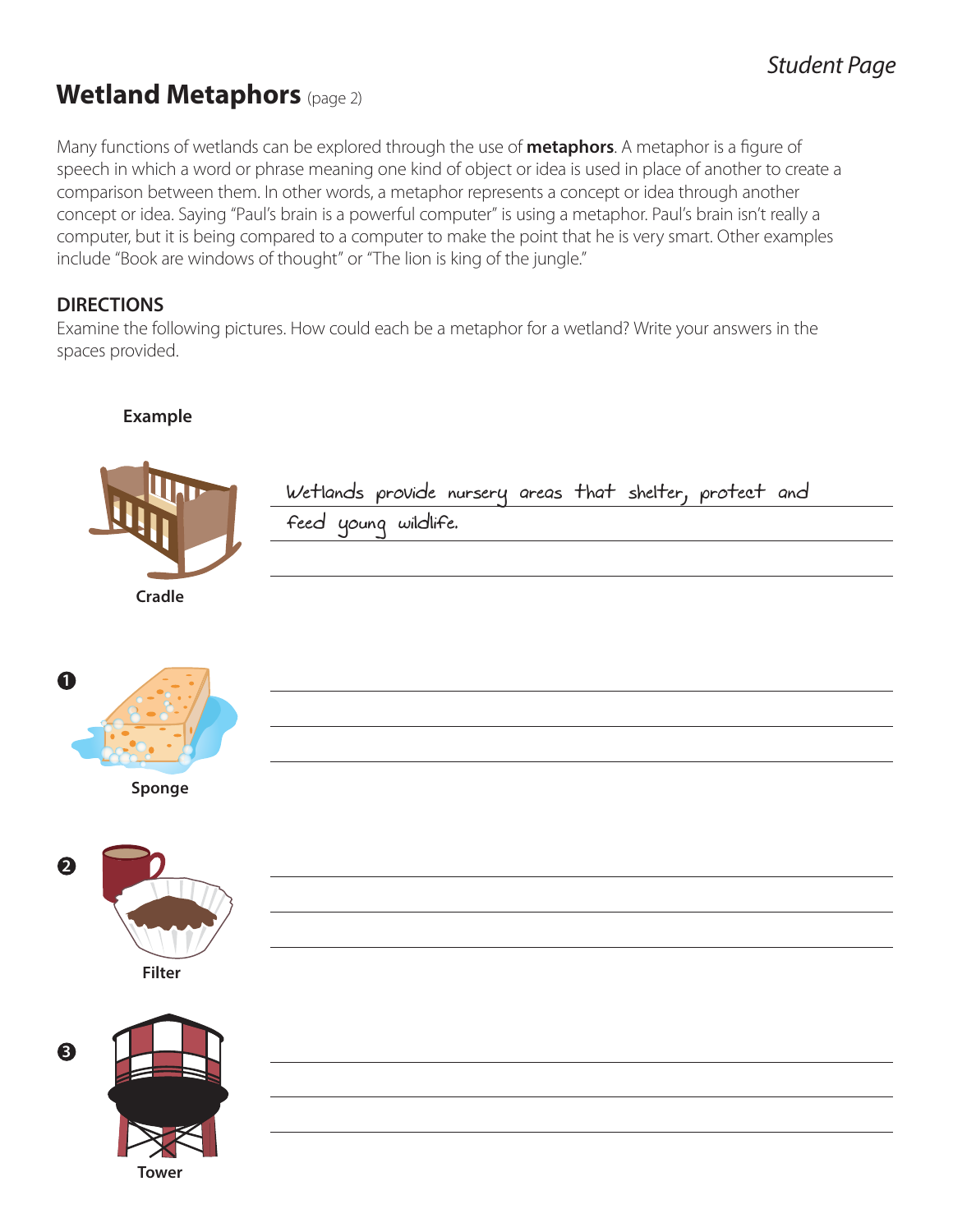<u> 1989 - Johann Barbara, martxa alemaniar arg</u>

<u> 1989 - Johann Stoff, fransk politik (d. 1989)</u>

<u> 1989 - Johann Stoff, deutscher Stoffen und der Stoffen und der Stoffen und der Stoffen und der Stoffen und der</u>

<u> 1989 - Johann Barbara, martxa alemaniar arg</u>

### **Wetland Metaphors** (page 3)



**Playground**







**Productive Garden**